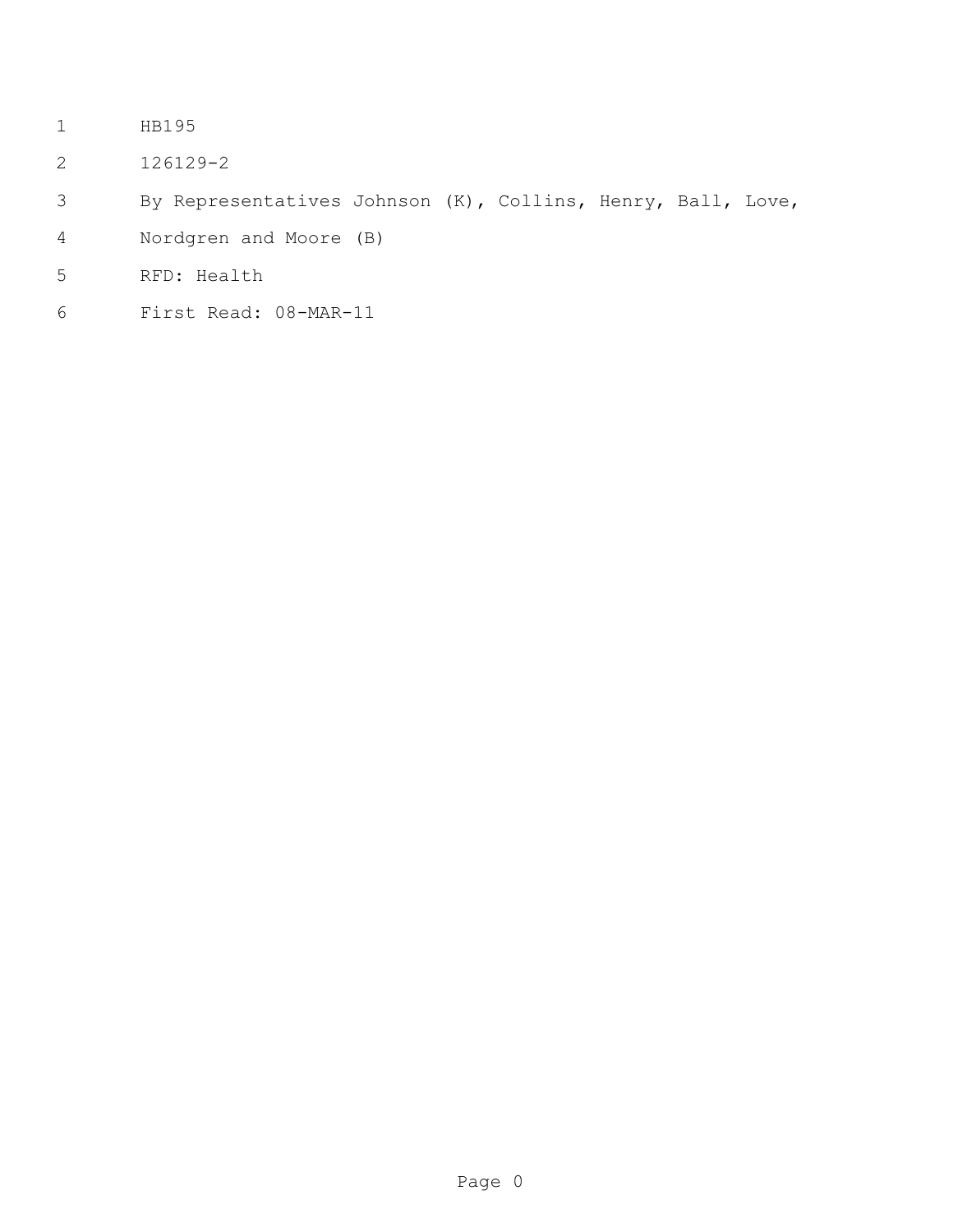126129-2:n:03/08/2011:FC/th LRS2011-459R1 SYNOPSIS: Under existing law, the federal government has enacted and is in the process of implementing 10 the regulation of nutrition labeling of food that 11 is a menu item in restaurants and vending machines. This bill would specify that the regulation of nutrition labeling in restaurants and vending machines would be reserved to the Legislature, but 15 this provision would not affect federal regulation. A BILL TO BE ENTITLED 19 AN ACT To reserve to the Legislature any regulation of the nutrition labeling of food that is a menu item in restaurants, food establishments, and vending machines; and to specify that the provision would not affect the federal regulation of nutrition labeling under existing federal law. BE IT ENACTED BY THE LEGISLATURE OF ALABAMA: